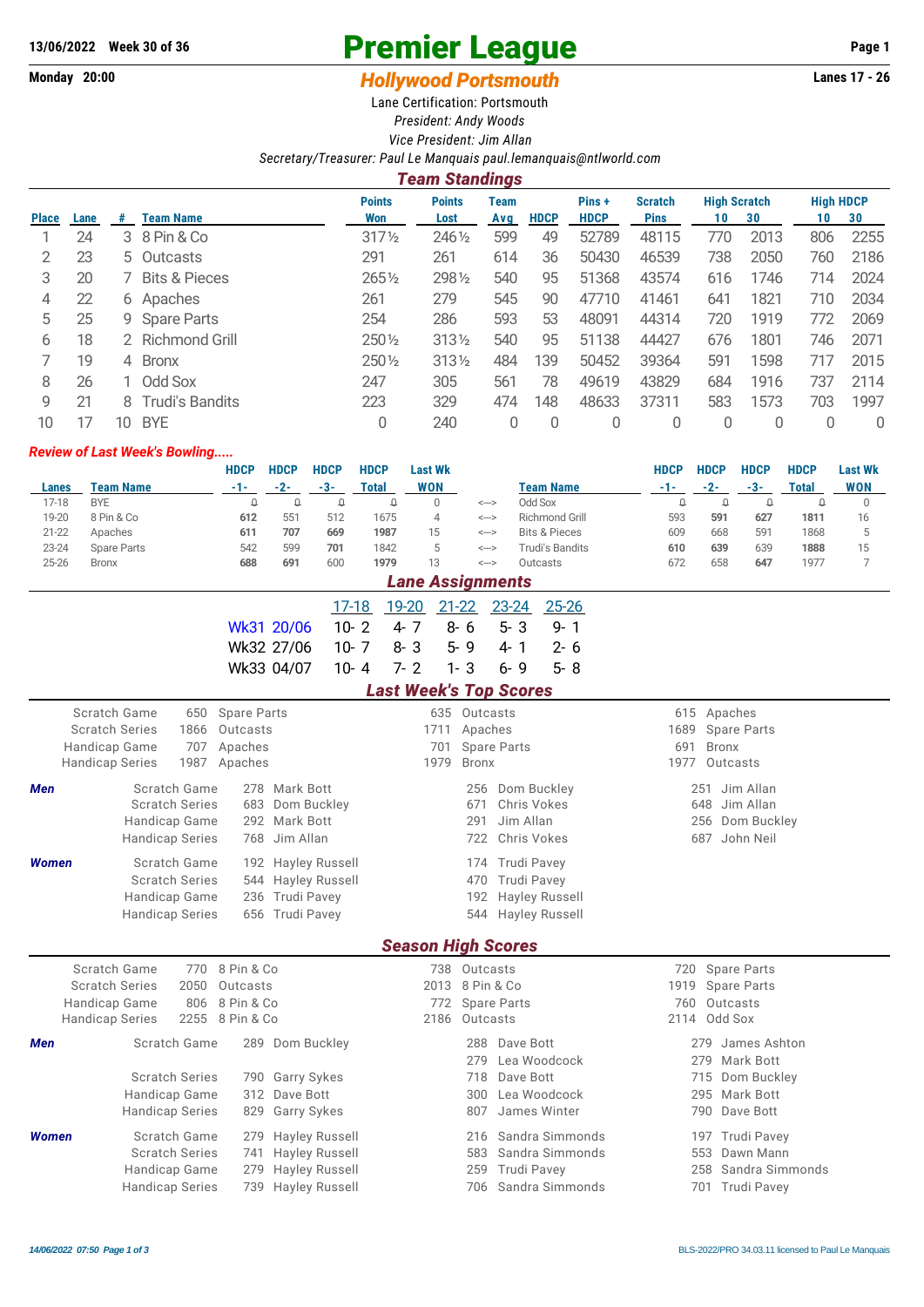| 13/06/2022 | <b>Week 30 of 36</b>                                                          |                                                          |                 |                 | <b>Premier League</b> |       |       |       |              |                             |                            |                            |                     | Page 2              |
|------------|-------------------------------------------------------------------------------|----------------------------------------------------------|-----------------|-----------------|-----------------------|-------|-------|-------|--------------|-----------------------------|----------------------------|----------------------------|---------------------|---------------------|
|            |                                                                               |                                                          |                 |                 | <b>Team Rosters</b>   |       |       |       |              |                             |                            |                            |                     |                     |
| ID#        | <b>Name</b><br>1 - Odd Sox Lane 26<br>Ken Smith<br>2 - Richmond Grill Lane 18 |                                                          | <b>Avg HDCP</b> |                 |                       | $-1-$ | $-2-$ | $-3-$ | <b>Total</b> | <b>HDCP</b><br><b>Total</b> | <b>High</b><br><b>Game</b> | <b>High</b><br><b>Sers</b> | <b>HDCP</b><br>Game | <b>HDCP</b><br>Sers |
|            |                                                                               |                                                          |                 | <b>Pins Gms</b> |                       |       |       |       |              |                             |                            |                            |                     |                     |
|            | 2 Phil Cullimore                                                              | 186                                                      | 27              | 11200           | 60                    |       |       |       | 0            | 0                           | 233                        | 613                        | 261                 | 697                 |
| 1          |                                                                               | 179                                                      | 32              | 11300           | 63                    |       |       |       | 0            | 0                           | 255                        | 641                        | 291                 | 749                 |
| 3          | James Ashton                                                                  | 196                                                      | 19              | 14127           | 72                    |       |       |       | 0            | 0                           | 279                        | 711                        | 288                 | 738                 |
| 41         | John Gould                                                                    | 185                                                      | 28              | 6692            | 36                    |       |       |       | 0            | 0                           | 237                        | 676                        | 265                 | 760                 |
|            |                                                                               |                                                          |                 |                 |                       |       |       |       |              |                             |                            |                            |                     |                     |
|            |                                                                               |                                                          |                 |                 |                       |       |       |       |              |                             |                            |                            |                     |                     |
| 6          | Paul Le Manquaius                                                             | 180                                                      | 32              | 11885           | 66                    | 157   | 175   | 191   | 523          | 619                         | 224                        | 622                        | 256                 | 715                 |
| 5          | <b>Steve Porter</b>                                                           | 179                                                      | 32              | 5917            | 33                    | 181   | 153   | 179   | 513          | 609                         | 225                        | 621                        | 255                 | 675                 |
| 31         | <b>Trev Birch</b>                                                             | 181                                                      | 31              | 13088           | 72                    | 161   | 169   | 163   | 493          | 583                         | 257                        | 628                        | 284                 | 711                 |
| 47         | Dawn Mann                                                                     | 184                                                      | 28              | 553             | 3                     |       |       |       | 0            | 0                           | 193                        | 553                        |                     |                     |
| 4          | Maurie Phillott                                                               | 188                                                      | 25              | 12984           | 69                    |       |       |       | 0            | 0                           | 249                        | 644                        | 276                 | 725                 |
|            | <b>3 - 8 Pin &amp; Co</b> Lane 24                                             |                                                          |                 |                 |                       |       |       |       |              |                             |                            |                            |                     |                     |
| 9          | Alan Meades                                                                   | 200                                                      | 16              | 9020            | 45                    | 192   | 161   | 169   | 522          | 564                         | 258                        | 697                        | 285                 | 778                 |
| 32         | <b>Bill May</b>                                                               | 178                                                      | 33              | 9082            | 51                    | 195   | 152   | 124   | 471          | 567                         | 235                        | 641                        | 270                 | 746                 |
| 34         | <b>Hayley Russell</b>                                                         | 221                                                      | $\mathbf{0}$    | 10645           | 48                    | 179   | 192   | 173   | 544          | 544                         | 279                        | 741                        | 279                 | 739                 |
| 7          | John Wallin                                                                   | 198                                                      | 17              | 11301           | 57                    |       |       |       | 0            | 0                           | 267                        | 695                        | 286                 | 788                 |
| 8          | Lea Woodcock                                                                  | 192                                                      | 22              | 8067            | 42                    |       |       |       | 0            | 0                           | 279                        | 660                        | 300                 | 738                 |
| 33         | Dave Tredinick                                                                | $\mathbf 0$                                              | $\overline{0}$  | $\overline{0}$  | 0                     |       |       |       | 0            | 0                           | 0                          | 0                          |                     |                     |
|            |                                                                               |                                                          |                 |                 |                       |       |       |       |              |                             |                            |                            |                     |                     |
|            | 4 - Bronx Lane 19                                                             |                                                          |                 |                 |                       |       |       |       |              |                             |                            |                            |                     |                     |
| 11         | <b>Richard Manning</b>                                                        | 152                                                      | 54              | 7322            | 48                    | 180   | 175   | 109   | 464          | 626                         | 209                        | 530                        | 268                 | 698                 |
| 42         | Duncan Johnson                                                                | 159                                                      | 48              | 8140            | 51                    | 153   | 195   | 171   | 519          | 666                         | 209                        | 531                        | 244                 | 666                 |
| 10         | John Neil                                                                     | 173                                                      | 37              | 12471           | 72                    | 214   | 180   | 179   | 573          | 687                         | 253                        | 573                        | 292                 | 687                 |
|            | 12 Steve Scott                                                                | 160                                                      | 48              | 11041           | 69                    |       |       |       | 0            | 0                           | 224                        | 548                        | 254                 | 676                 |
|            | 5 - Outcasts Lane 23                                                          |                                                          |                 |                 |                       |       |       |       |              |                             |                            |                            |                     |                     |
|            | 14 Andy Woods                                                                 | 194                                                      | 20              | 8739            | 45                    | 156   | 188   | 168   | 512          | 572                         | 243                        | 652                        | 264                 | 715                 |
| 36         | Chris Vokes                                                                   | 200                                                      | 16              | 7807            | 39                    | 223   | 222   | 226   | 671          | 722                         | 259                        | 675                        | 258                 | 722                 |
| 13         | Dom Buckley                                                                   | 220                                                      | $\mathbf{0}$    | 9267            | 42                    | 256   | 211   | 216   | 683          | 683                         | 289                        | 715                        | 269                 | 715                 |
| 44         | Jason Trulocke                                                                | 165                                                      | 44              | 2475            | 15                    |       |       |       | 0            | 0                           | 229                        | 533                        | 217                 | 588                 |
| 15         | Garry Sykes                                                                   | 210                                                      | 8               | 12641           | 60                    |       |       |       | 0            | 0                           | 278                        | 790                        | 291                 | 829                 |
| 35         | James Winter                                                                  | 170                                                      | 40              | 4080            | 24                    |       |       |       | 0            | 0                           | 235                        | 675                        | 279                 | 807                 |
|            |                                                                               |                                                          |                 |                 |                       |       |       |       |              |                             |                            |                            |                     |                     |
|            | 6 - Apaches Lane 22                                                           |                                                          |                 |                 |                       |       |       |       |              |                             |                            |                            |                     |                     |
|            | 16 Tony Harris                                                                | 174                                                      | 36              | 7869            | 45                    | 188   | 176   | 162   | 526          | 634                         | 226                        | 610                        | 266                 | 730                 |
| 17         | Jim Allan                                                                     | 172                                                      | 38              | 9841            | 57                    | 185   | 251   | 212   | 648          | 768                         | 251                        | 648                        | 291                 | 768                 |
| 18         | Alex Russell                                                                  | 199                                                      | 16              | 10163           | 51                    | 146   | 188   | 203   | 537          | 585                         | 254                        | 676                        | 270                 | 724                 |
| 43         | Jason Grant                                                                   | 203                                                      | 13              | 7310            | 36                    |       |       |       | 0            | 0                           | 247                        | 653                        | 259                 | 697                 |
| 37         | Suren Johanssen                                                               | 182                                                      | 30              | 3277            | 18                    |       |       |       | 0            | 0                           | 236                        | 598                        | 269                 | 692                 |
| 19         | Julie Johanssen                                                               | 155                                                      | 52              | 1398            | 9                     |       |       |       | <sup>0</sup> | 0                           | 176                        | 485                        |                     |                     |
|            | 7 - Bits & Pieces Lane 20                                                     |                                                          |                 |                 |                       |       |       |       |              |                             |                            |                            |                     |                     |
|            | 21 Kevin Reid                                                                 | 180                                                      | 32              | 11702           | 65                    | 148   | 195   | 164   | 507          | 603                         | 227                        | 608                        | 259                 | 677                 |
| 38         | Paul Tolputt                                                                  | 169                                                      | 40              | 7110            | 42                    | 173   | 177   | 130   | 480          | 600                         | 214                        | 563                        | 256                 | 677                 |
| 39         | David Reid                                                                    | 191                                                      | 23              | 14921           | 78                    | 193   | 201   | 202   | 596          | 665                         | 260                        | 674                        | 288                 | 758                 |
|            | 20 Sandra Simmonds                                                            | 170                                                      | 40              | 8203            | 48                    |       |       |       | 0            | 0                           | 216                        | 583                        | 258                 | 706                 |
|            | 8 - Trudi's Bandits Lane 21                                                   |                                                          |                 |                 |                       |       |       |       |              |                             |                            |                            |                     |                     |
|            | 22 Trudi Pavey                                                                | 143                                                      | 61              | 9903            | 69                    | 140   | 174   | 156   | 470          | 656                         | 197                        | 515                        | 259                 | 701                 |
|            | <b>Barry Tull</b>                                                             | 171                                                      | 39              | 13403           | 78                    | 175   | 160   | 199   | 534          | 651                         | 246                        | 608                        | 286                 | 725                 |
| 23         | 24 Dave Middleton                                                             | 160                                                      | 48              | 12518           | 78                    | 147   | 157   | 136   | 440          | 581                         | 236                        | 540                        | 283                 | 708                 |
|            |                                                                               |                                                          |                 |                 |                       |       |       |       |              |                             |                            |                            |                     |                     |
|            | 9 - Spare Parts Lane 25                                                       |                                                          |                 |                 |                       |       |       |       |              |                             |                            |                            |                     |                     |
|            | 26 Luke Johnson                                                               | 195                                                      | 20              | 13493           | 69                    | 156   | 215   | 166   | 537          | 594                         | 276                        | 692                        | 285                 | 719                 |
| 25         | Dave Bott                                                                     | 196                                                      | 19              | 14129           | 72                    | 147   | 168   | 206   | 521          | 575                         | 288                        | 718                        | 312                 | 790                 |
| 27         | Mark Bott                                                                     | 202                                                      | 14              | 14598           | 72                    | 188   | 165   | 278   | 631          | 673                         | 279                        | 669                        | 295                 | 720                 |
|            | 40 Toby Stride                                                                | 166                                                      | 43              | 498             | 3                     |       |       |       | 0            | 0                           | 182                        | 498                        |                     |                     |
|            | 10 - BYE Lane 17                                                              |                                                          |                 |                 |                       |       |       |       |              |                             |                            |                            |                     |                     |
|            | 28 VACANT                                                                     | 0                                                        | 0               | 0               | 0                     |       |       |       | 0            | 0                           | 0                          | 0                          |                     |                     |
|            | 29 VACANT                                                                     | $\Omega$                                                 | $\overline{0}$  | 0               | 0                     |       |       |       | 0            | 0                           | 0                          | 0                          |                     |                     |
|            | 30 VACANT                                                                     | $\Omega$                                                 | $\Omega$        | 0               | 0                     |       |       |       | <sup>0</sup> | $\Omega$                    | $\Omega$                   | 0                          |                     |                     |
|            |                                                                               |                                                          |                 |                 |                       |       |       |       |              |                             |                            |                            |                     |                     |
|            |                                                                               | <b>Temporary Substitutes Division 1: Enter Div Label</b> |                 |                 |                       |       |       |       |              |                             |                            |                            |                     |                     |

 $\sum_{i=1}^{n}$  *Men Division 1: Enter Div Label*